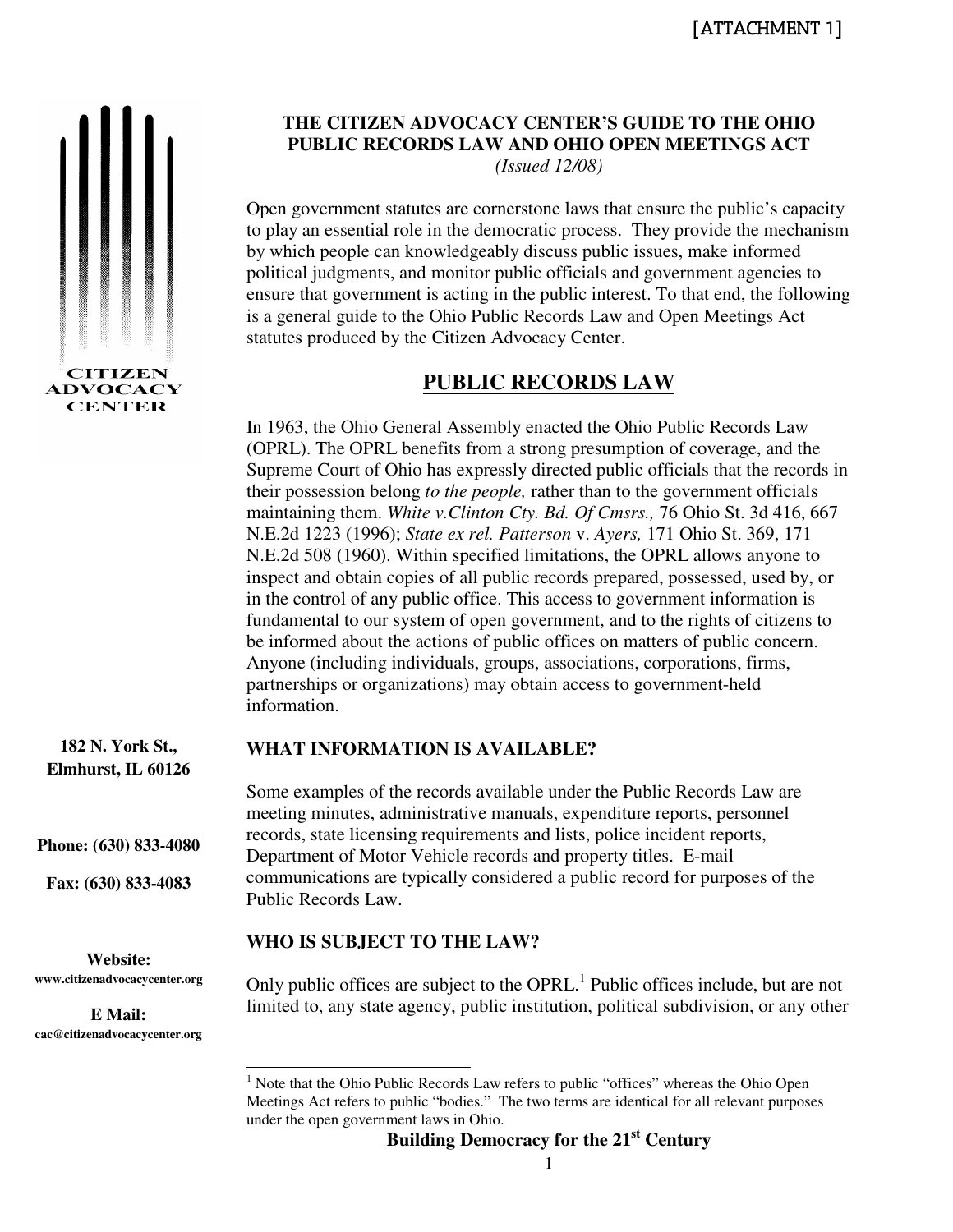organized body, office, agency, institution, or entity established by the laws of Ohio for the exercise of any function of government. Standard examples of public offices include state, county, city, village, township, and school district units. The judiciary is not subject to this law, but court records and proceedings generally are open to the public.

### **HOW TO FIND INFORMATION**

Under the OPRL, every public office must make its existing records available to the public. The OPRL does not require these bodies to answer specific questions, create new records, or keep a central library or index of all government records. However, a records custodian has a duty to organize and maintain records so they are available for inspection or copying. Consequently, if it is unknown which public office has a record in question, an informal, polite telephone call may be the best place to start. Speaking with the individuals who are responsible for the records sought is an appropriate place to start an inquiry.

### **HOW TO MAKE A REQUEST**

### **• Put it in writing**

An informal telephone call or visit may help identify the type of records sought and the public office in possession of the records. However, to be official, the request for a public record must be made in writing. A written request will allow the requestor to take advantage of the access to the state courts provided in the OPRL. The requestor should date and keep a copy of the letter. Also, if sent by certified mail and request a return receipt, the requestor will be able to prove the date on which the request was received by the public body. Alternatively,

one may hand-deliver the request letter and obtain a receipt from the public office.

Also, be sure to check with the public office to determine if there are specific requirements for filing a public records request. Some public offices require certain procedures to be followed. Keep in mind that a public office may not require a requestor to identify him or herself or list a reason for the request in either a written or in-person request. The OPRL expressly provides that a public office may ask for an identity *only* if it first discloses that knowledge of the requestor's identity would enhance the public office's ability to deliver the records being sought and that it is within the requestor's rights to decline to reveal his or her identity.

#### **• Be specific**

The letter must specify what records are sought. A specific request will avoid confusion and high copying fees. If records are requested from a broad category, collecting the records might unduly burden the public office and justify a delay or refusal to release the records. If information on a certain topic is sought, but there are some kinds of material not wanted (*e.g.*, newspaper clippings, or records created before or after a certain date), the requestor can ask that these be omitted. A preferred format (*e.g.,* paper copy or computer disk) should also be stated.

#### **• Request a fee waiver or reduction**

Though the Public Records Law does not provide any basis for a waiver or reduction, one may be requested as described below.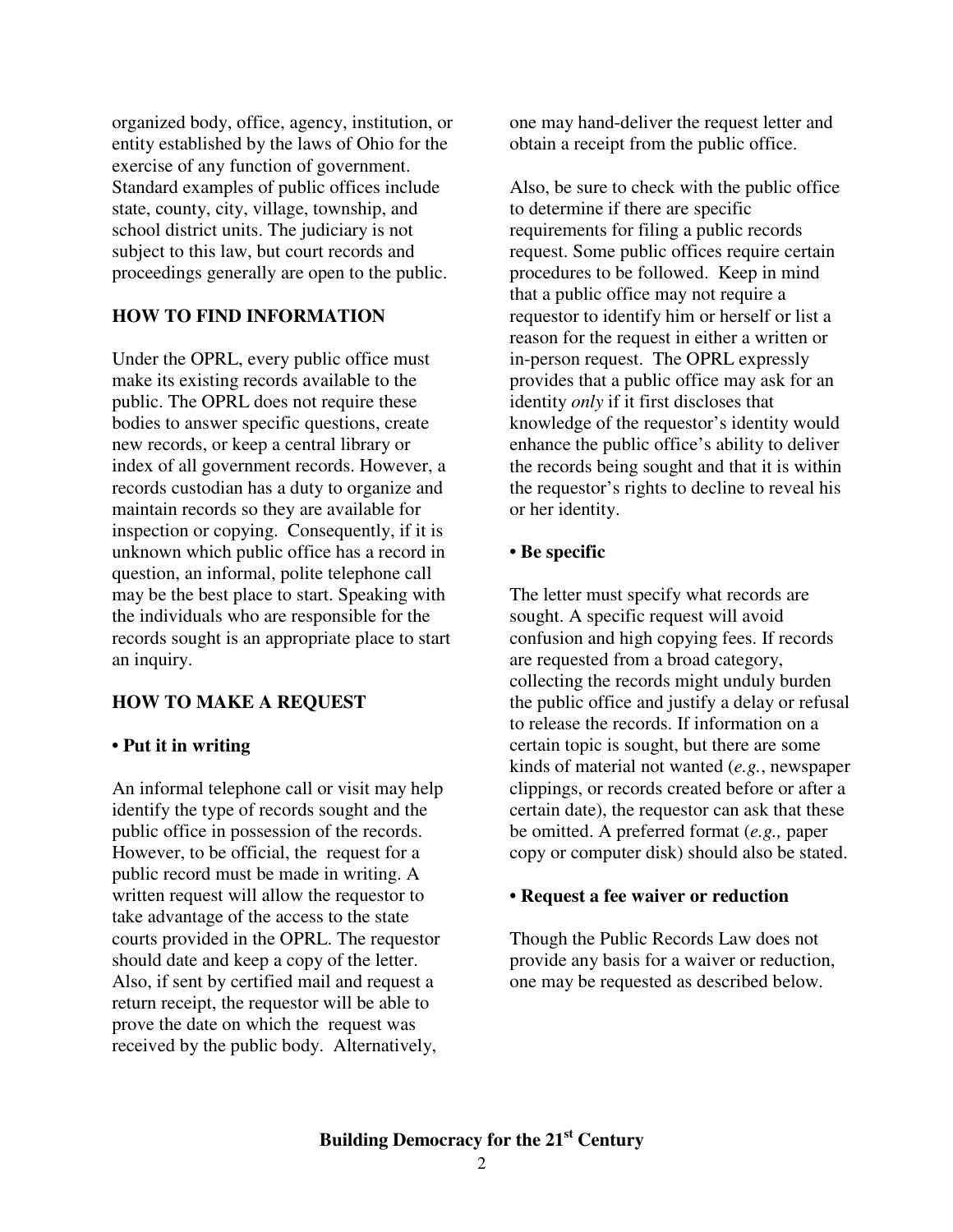# **SAMPLE REQUEST LETTER**

Date

(*If desired:* Certified mail -- return receipt requested) (*name and title of official*) (*address of appropriate office of the public office*)

Dear (*name*),

Pursuant to the Ohio Public Records Law, Ohio Rev. Code § 149.43, this is a request for a copy of the following record(s): (*Describe the subject or the documents containing the information that you want*).

If any record or portion of a record responsive to this request is contained in a record or portion of a record deemed unresponsive to the request, I would like to inspect the entire document. Under the Public Records Law, all non-exempt portions of any partially-exempt documents must be disclosed.

If any fee in excess of \$\_\_\_ will be incurred in fulfilling this request, please obtain my approval before the fee is incurred. (*Or request a fee reduction or waiver*: I request a waiver of any fees your office would ordinarily impose in responding to a request. I do not seek these records for commercial purposes and I intend to disseminate the information because disclosure is in the public interest in that it  $\qquad \qquad .)$ 

If any records or portions of records are withheld, please state the exemption on which you rely and the basis on which the exemption is invoked. Thank you for your prompt consideration of my request. If you have any questions, or if I can be of assistance, please contact me at \_\_\_\_\_\_\_\_\_\_.

Sincerely,

(*name*)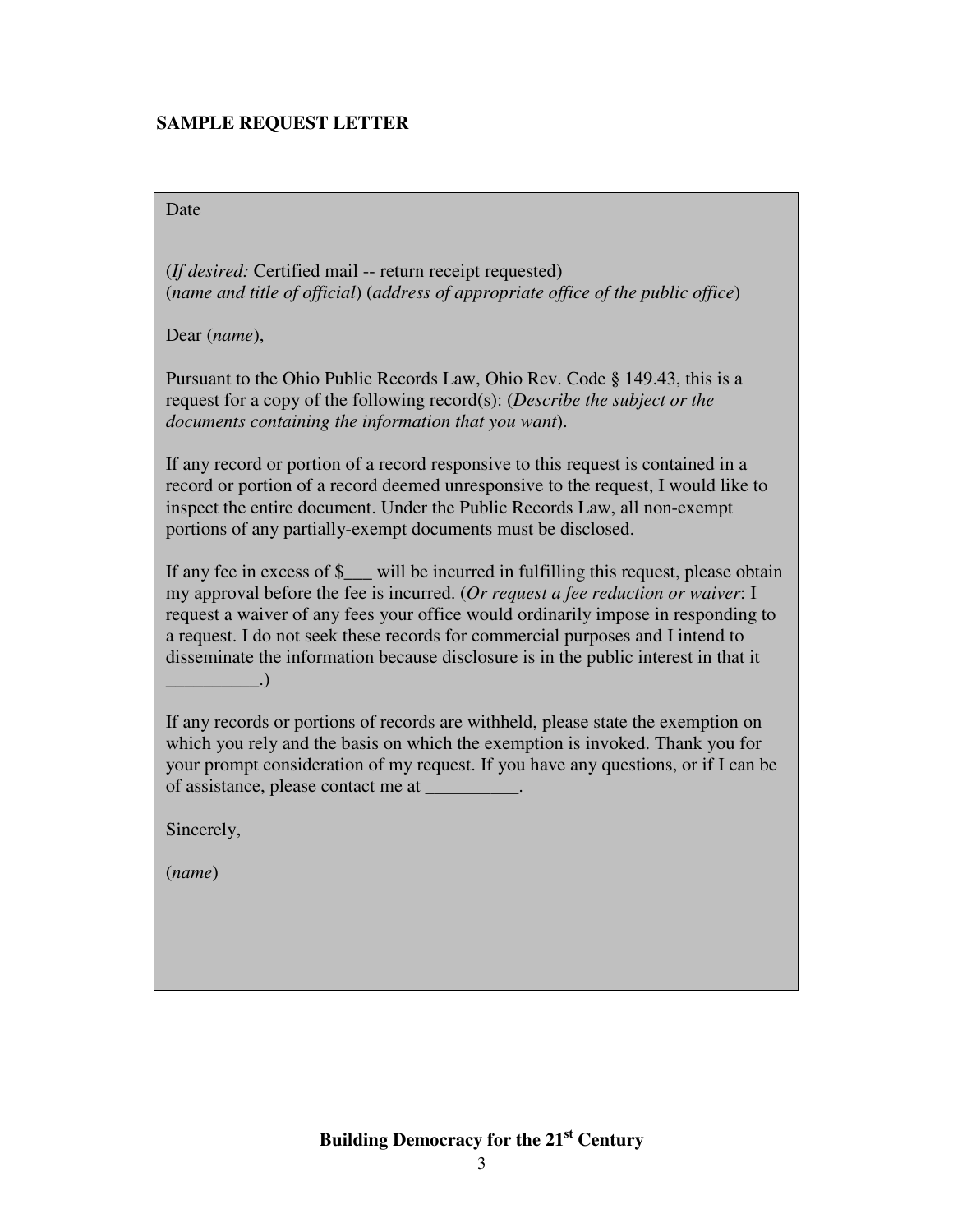#### **WHAT IT MAY COST**

#### • **Reasonable copying costs**

The OPRL allows public offices to charge actual duplication costs to pay for copying costs or for the use of copying equipment. A public body may not charge for the time and effort of a search for records. When records are stored, produced, organized, or compiled in an enhanced or "value-added" format, the public office may require as the copying charge the actual cost of copying the records in the format they exist. However, a public office cannot include a fee to defray the cost of producing the records in the enhanced format.

#### **Fee waiver or reduction**

The OPRL does not include any specific cost waiver or cost reduction provisions. Nonetheless, one may request a waiver or reduction if (a) the information is on the health, safety and welfare or the legal rights of the general public, (b) there is a plan to disseminate this information, or (c) there will not be a personal or commercial benefit from the disclosure of the documents. Ordinarily, the requestor does not have to explain why records are requested, but in an effort to obtain a fee waiver or reduction, one should explain what the intended use of the information is.

### **THE PUBLIC OFFICE RESPONSE**

The OPRL does not specify a time period by which records must be produced, only that they must be promptly prepared. There is no case law clarifying how long is too long for producing records, but Ohio courts have held that public offices cannot avoid statutory penalties by complying only after a requestor has filed suit. If the request is partially or fully denied, the public office must provide an explanation that includes the underlying

legal authority that sets forth why the request was denied. The explanation is not required to be written, unless so requested.

A public office may also deny a request that is overly broad. If there is an overly broad request, or failure to make the request sufficiently clear to allow the public office to reasonably identify the records being sought, the public office may deny the request. However, in such a case, the public office is required to provide an opportunity to revise the request by informing the requestor of the manner in which the records are maintained by the public office.

# **HOW TO APPEAL A DENIAL**

If a public office denies access to information requested under the OPRL there is no administrative right to appeal the decision. The requestor must proceed directly to state court for relief. In the alternative, a requestor may utilize a resource provided by the state as an intermediary measure. The Ohio Auditor of State's Open Government Unit was created in 2003 to educate public and private entities about the intricacies of the OPRL and Ohio Open Meetings Act. Although the Open Government Unit is not a statutorily created office and does not have the power to sanction government bodies that violate the OPRL, it is actively involved in advancing compliance. Notably, the Open Government Unit permits members of the public to file OPRL inquiries though an online submission form that can be filed electronically or printed out and mailed. The Open Government Unit can be reached at: Ohio Auditor of State's Office Open Government Unit 88 East Broad Street, 5th Floor Columbus, Ohio 43215 Phone: (800) 282-0370 Fax: (614) 466-4333 Website: http://www.auditor.state.oh.us/OGU/Default.htm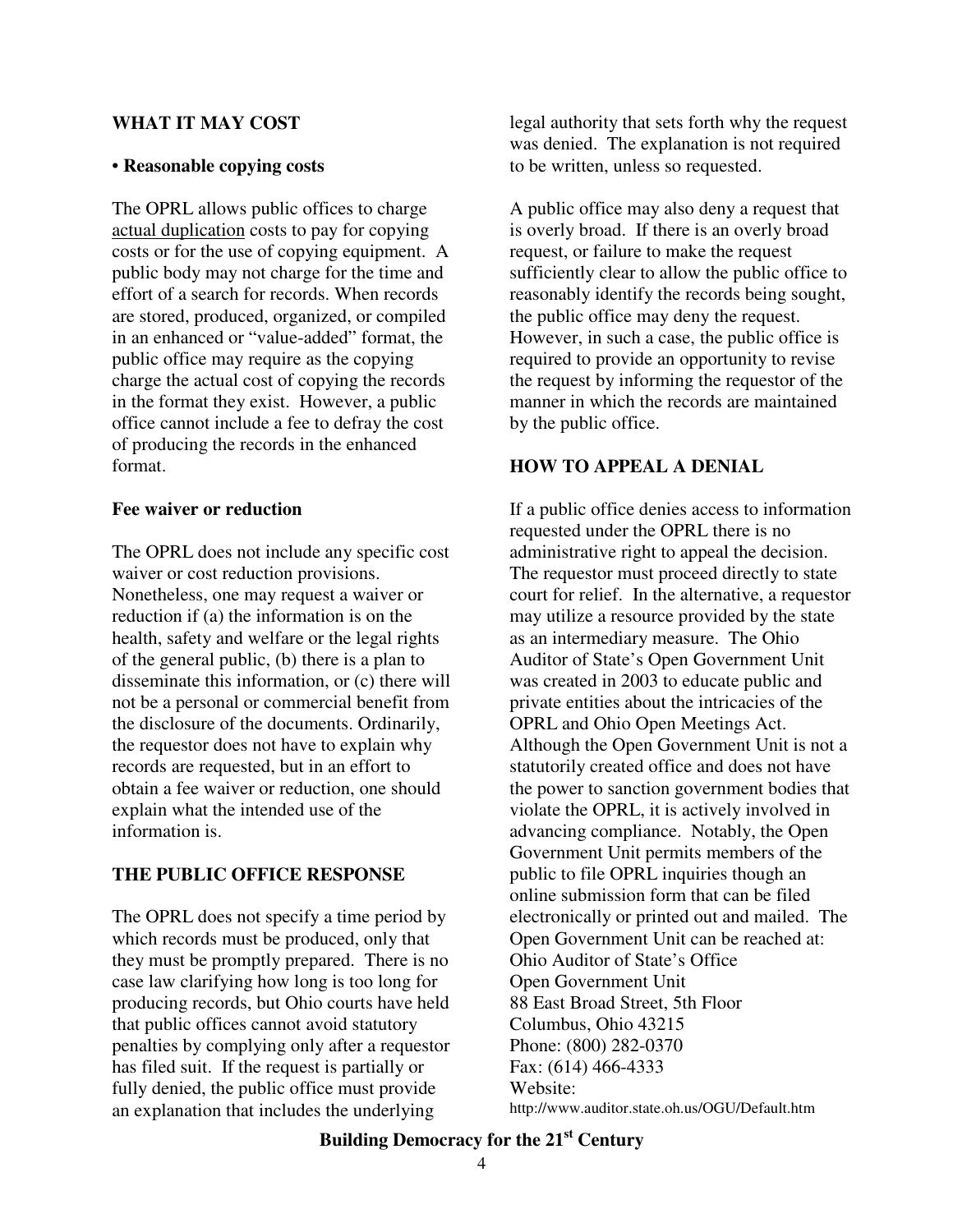If a requestor wishes to bypass seeking help from the Open Government Unit, he or she may go to court for access to the records denied. A complaint for mandamus action asking a court to compel disclosure can be filed. The person who files the mandamus action is called the "relator." A relator may file a mandamus action in any one of three courts: the local court of common pleas; the appellate court for that district, or the Ohio Supreme Court. However, if a relator files in the Ohio Supreme Court, the case may be assigned to mediation. To be entitled to mandamus, the relator must first demonstrate that he or she made an appropriate request for public records before filing the mandamus action. This is why is it important to put requests for public records in writing and send them by certified mail or obtain written receipt of a hand-delivered request from the public office.

#### **REMEDIES**

Under a 2007 amendment to the OPRL, a person who transmits a valid written request for public records by hand-delivery or certified mail is entitled to receive statutory damages if a court finds that the public office failed to comply with its obligations. The Public Records Law provides for statutory damages fixed at \$100 per business day during which the public office fails to comply with a proper request, beginning on the day the requestor files a mandamus action. The statutory damages cap at \$1,000, and may be reduced or eliminated if the court determines the denial was made either because a well-informed public official or records custodian would believe that the withholding of the records was not a failure to comply with an obligation under the law or that his or her actions served the public policy that underlies the authority asserted for withholding the information.

In addition to granting access to the requested records through mandamus, the court must award court costs and reasonable attorneys' fees to a relator when it determines a proper request was denied. A court must award reasonable attorneys' fees when the public office either failed to respond affirmatively or negatively to the request in the allotted time, or promised to permit the requestor to inspect or receive copies within a specified period of time but failed to fulfill that promise. Requestors representing themselves (*i.e., pro se*) are generally not awarded attorneys' fees.

#### **EXEMPTED INFORMATION**

The Ohio Public Records Law exempts certain kinds of information from disclosure. However, the law differentiates between mandatory and discretionary disclosure. Specifically, there are types of records that *must not* be disclosed and that *may* be disclosed. In addition, if a requested record contains some exempt and some non-exempt information, the statute requires that the public office delete the exempt material and disclose the rest.

The Public Records Law includes a "catchall exception" which mandates nondisclosure of certain types of information or records, including the following:

- o Attorney-client privileged materials
- o Certain medical records (*i.e.*, birth and death records)
- o Trade secret or fair use copyrighted materials
- o Records the release of which is prohibited by state or federal law
- o Certain confidential law enforcement investigatory records

The Public Records Law also lists specific types of records that a public office *may* be permitted to withhold in its discretion, including the following: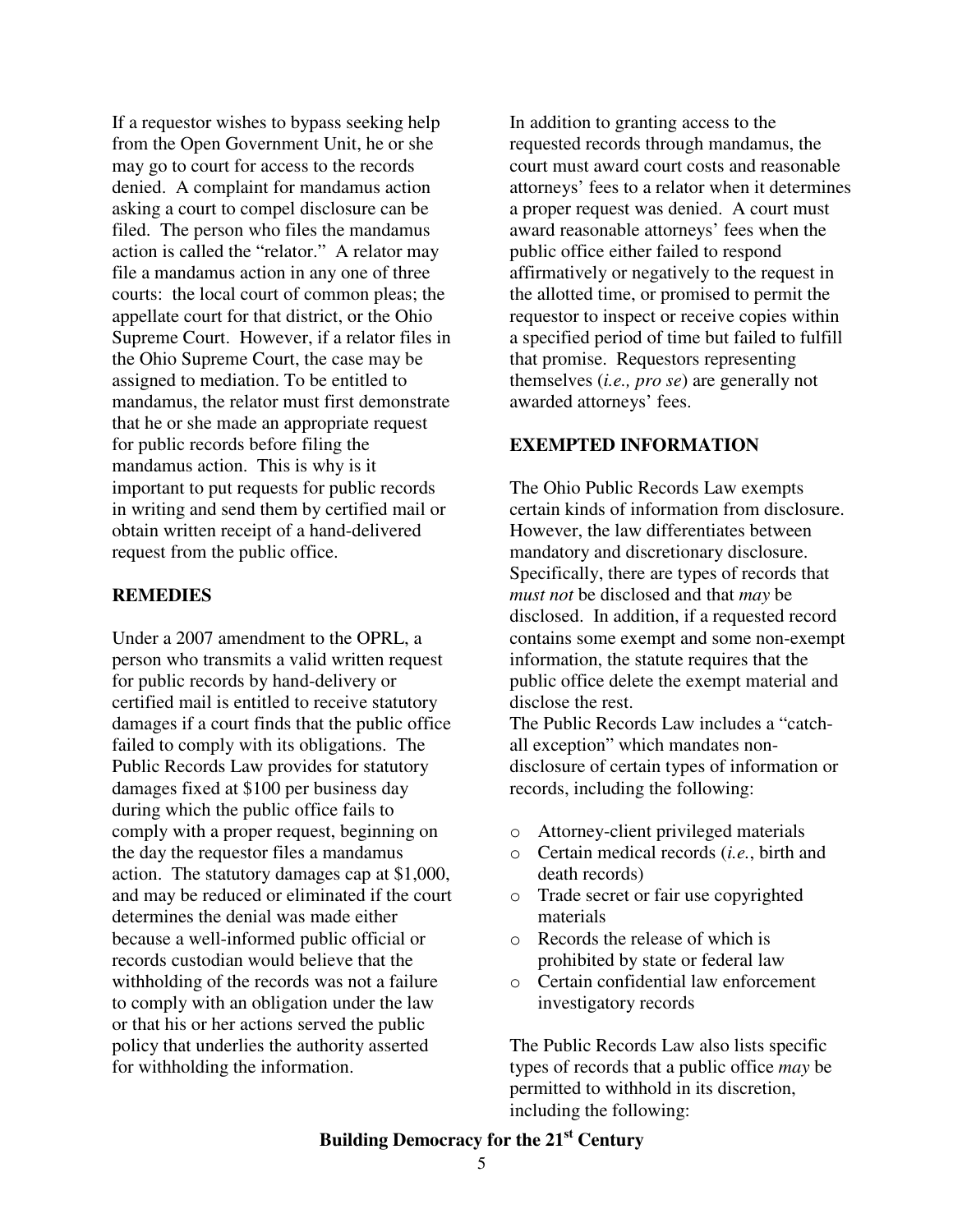- o Records of probation and parole hearings
- o DNA records stored in the DNA database
- o Records pertaining to adoption hearings
- o Public service child agency records

To view the exhaustive list of information specifically exempted from disclosure under the Public Records Law or to determine if the specific requested information could be exempt from disclosure, please refer to the actual legislation, Ohio Rev. Code § 149.43, available on the Ohio Attorney General's website:

http://www.ag.state.oh.us/legal/pubs/Ohio\_S unshine\_Laws\_2008.pdf

# **STRENGTHS OF THE LAW**

Following are a summary of several strengths of the Ohio Public Records Law:

- The Ohio Public Records Law benefits from a strong presumption of coverage.
- Ohio courts have interpreted the public records exemptions to the statute strictly, refusing to expand them beyond what is specifically enumerated.
- Penalties for violating the Public Records Law are substantial and if applied, serve as a serious deterrent to violating the law. Statutory damages are fixed at \$100 per business day during which the public office fails to comply with a proper request, beginning the day the requestor files a mandamus action.
- Ohio courts have established that a public office cannot avoid applicable penalties by complying with a records request only after the requestor has filed suit seeking to force compliance.
- Every elected official (or his or her appropriate designee) must receive three hours of training about the Public Records Law during every

term of office to ensure that at least one employee of each public office is educated appropriately about the official's obligations under the law. In addition, the Attorney General must develop, provide and certify free training programs and seminars on the duty of public offices to provide access to public records.

- A public office may deny a request that is ambiguous or excessively broad, but in such cases, the public office must provide the requestor with an opportunity to revise the request by informing the requesting person of the following: 1) the manner in which the records are maintained by the public office; and 2) how the records are accessed in the ordinary course of the public offices' or persons' duties.
- The Public Records Law requires swift compliance by public offices, stating that records must be "promptly prepared and made available for inspection to any person at all reasonable times during regular business hours." Depending on how literally the compliance deadline is interpreted, public offices are required to satisfy public records requests in an expedited manner.
- A requestor need not identify himself or herself, nor state the purpose for requesting information. These provisions protect requestors' privacy rights and eradicate the possibility of a public office refusing to disclose information for fear of how the information is going to be used, as well as protecting the individual from potential retaliation for requesting documents.
- Ohio has established the Ohio Auditor of State's Open Government Unit. Although the Open Government Unit is not a statutorily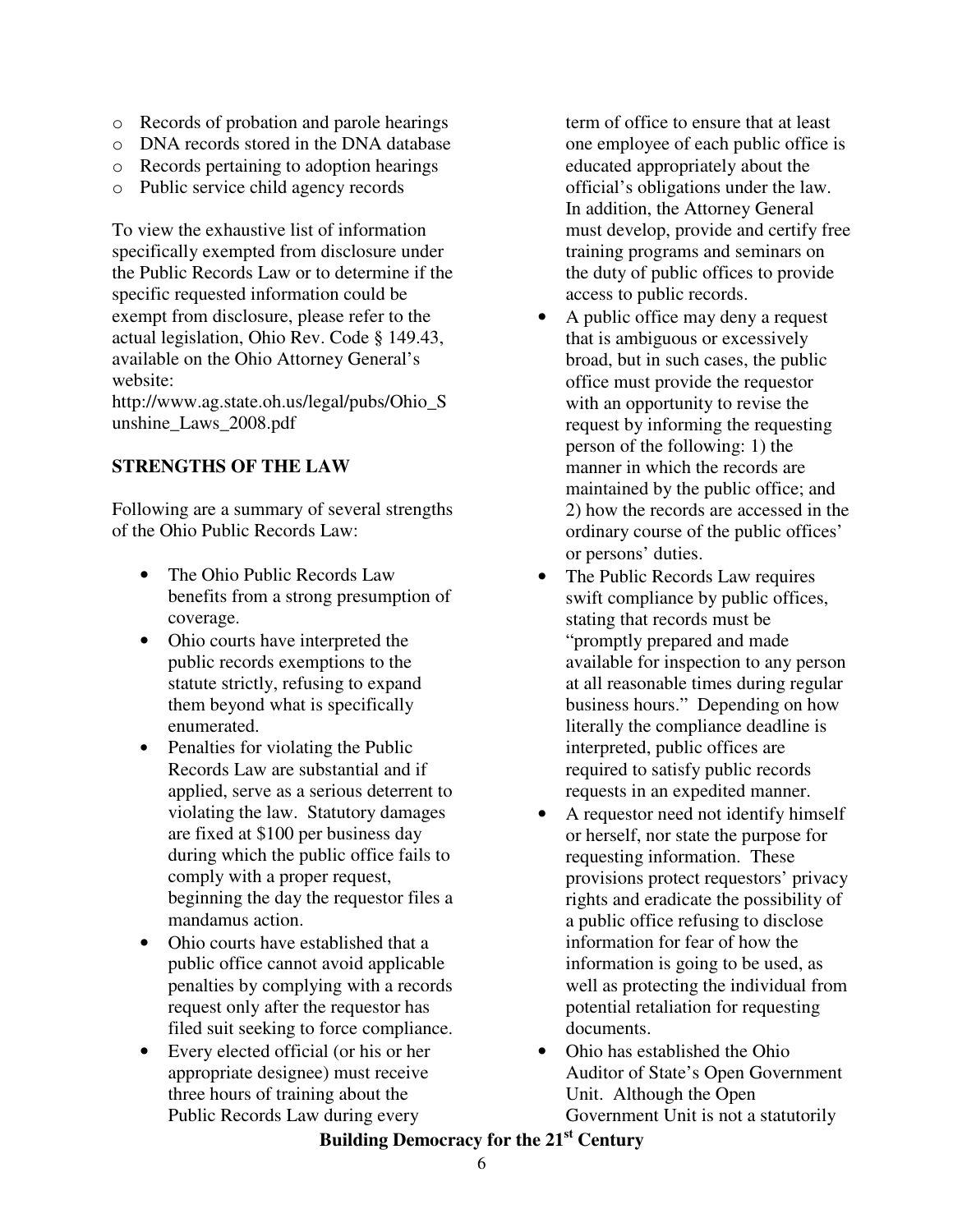created office and does not have the power to sanction government bodies that violate the Public Records Law, it is actively involved in advancing Public Records Law compliance in Ohio, provides free training seminars to instruct citizens and governments on their rights and obligations under open government laws and provides a comprehensive website containing significant open government resources. The Open Government Unit permits members of the public to file Public Records Law inquiries though an online submission form that can be filed electronically or printed out and mailed.

# **RECOMMENDATIONS FOR REFORM**

Following are a summary of several weaknesses of the Ohio Public Records Law and potential reforms:

- The lack of administrative remedies is a significant statutory flaw. Once an individual's initial request has been denied, there is no administrative appeal process, such as appealing to the head of the public office for reconsideration, prior to having to file a lawsuit for disclosure of the public documents. Providing only the avenue of litigation to address a request denial deters individuals from making requests for public records as litigation is cumbersome, expensive and timeconsuming
- Even if a requestor takes the drastic step to file a lawsuit for access to public records, attorneys' fees are rarely recoverable under the Public Records Law. Mitigating circumstances allowing public offices to avoid paying attorneys' fees should be severely curtailed.
- The list of public records exceptions within Ohio's Public Records Law is extensive and has been expanded three separate times since 2004 (mainly involving privacy and security issues). Exceptions should be limited, not expanded.
- The statutory language mandating that records be "promptly prepared" can be a weakness insofar as no firm deadline is mandated. Ohio courts have failed to establish a legal definition of "promptly prepared" or set forth how much response time is too long or what length of delay would constitute a constructive denial.
- There is an exemption that should be revoked stating a person who is incarcerated is not required to be allowed a copy of any public record concerning a criminal investigation or prosecution unless the judge who imposed the sentence finds that the information sought is necessary to support what appears to be a justiciable claim of the person.
- The Ohio Auditor of State's Open Government Unit should have significant enforcement capacity and the right to bring an action under the Public Records Law.

# **OPEN MEETINGS ACT**

In 1954, the Ohio General Assembly enacted the Ohio Open Meetings Act (the "Act"). The Open Meetings Act benefits from a strong presumption of coverage built into the statute. Ohio Revised Code § 121.22 establishes that, "This section shall be liberally construed to require public officials to take official action and to conduct all deliberations upon official business only in open meetings unless the subject matter is specifically excepted by law." Ohio courts have generally read this provision as a presumption in favor of finding bodies to be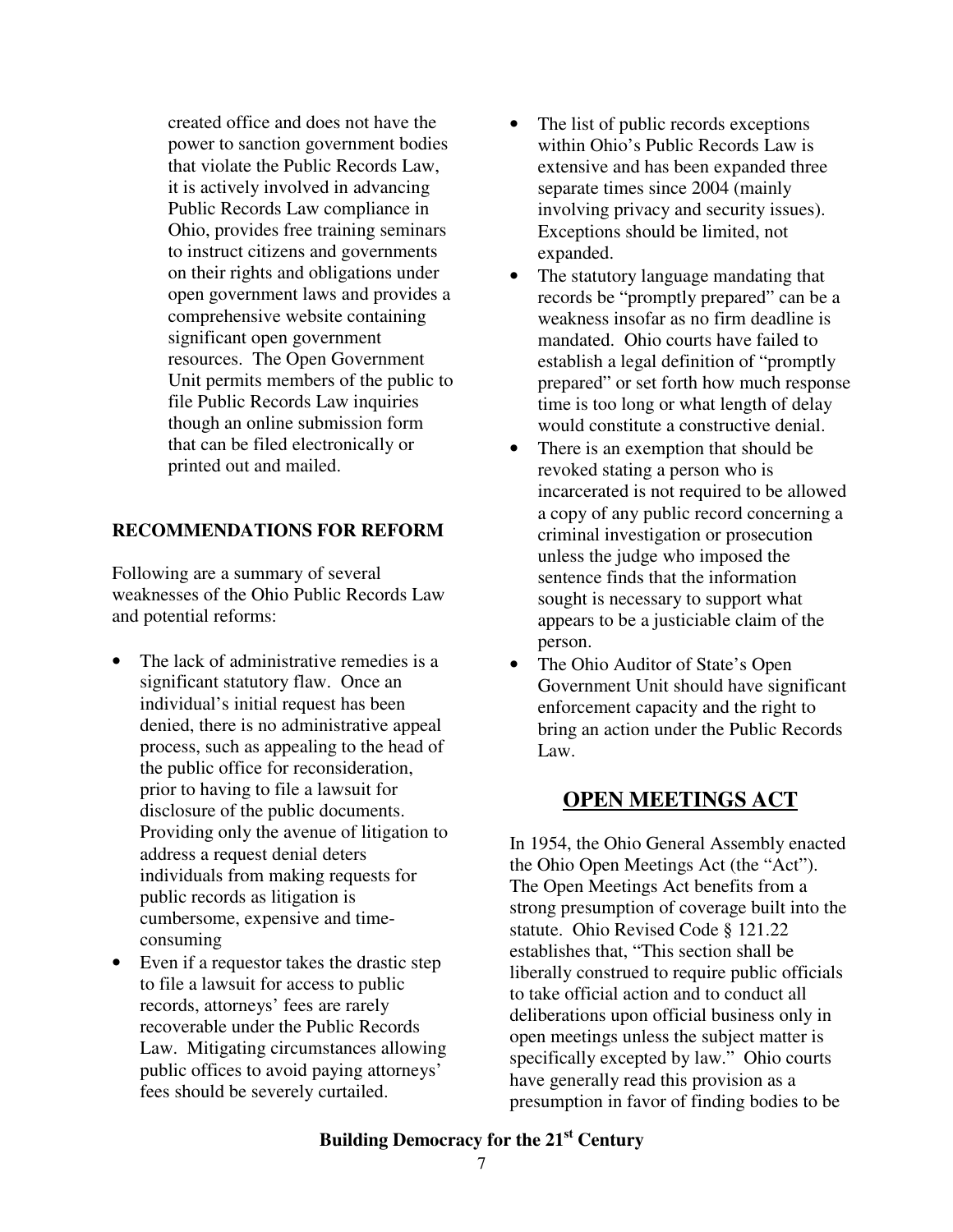"public," and therefore covered by the Act. In addition, the Act promotes public participation in local government. It requires public bodies to hold open meetings, provide the public with adequate notice of meeting times so that citizens may freely attend, and keep records of public meetings. The Act gives citizens the right to be present to observe government meetings, except in limited circumstances designed to protect the public interest or personal privacy concerns.

#### **WHAT IS A MEETING?**

A meeting is a prearranged discussion of the public business of a public body by a majority of its members. Exceptions are provided for grand juries and audit conferences, as well as other public bodies (*i.e.*, the adult parole authority, the organized crime investigations commission, the child fatality review board) under certain conditions. The absence of a quorum ordinarily means that the Act's coverage does not apply, thus final actions may not be made, and members of the public have no right to attend a meeting. However, one Ohio court has held that where a public body prearranges back-to-back, repetitive sessions of less than a majority of members at each session, but with a majority present when all sessions are considered together, the repetitive sub-quorum sessions are considered a meeting under the Act and must be open to the public. *State ex rel. Cincinnati Post v. City of Cincinnati*, 76 Ohio St. 3d 540, 668 N.E.2d 903 (1996).

### **THE OPEN MEETINGS ACT APPLIES TO PUBLIC BODIES**

The Open Meetings Act defines "public body" broadly to include most government bodies that make decisions on matters of public business. Public bodies include "[a]ny board, commission, committee, council, or similar decision-making body of a

state agency . . . and any . . . board, commission, committee, council, agency, authority, or similar decision-making body of any county, township, municipal corporation, school district, or other political subdivision." Ohio Rev. Code § 121.22(B)(1). Examples of public bodies include the Ohio Elections Commission, the Ohio State Board of Education and its committees, boards of county commissioners, county boards of elections, city councils, city and town zoning boards, and local school boards.

Although the Act provides wide coverage, it can be trumped by individual city charters due to the home rule provision in Article XVIII, Section III of the Ohio State Constitution. Where a local government has a home rule charter that does not provide for as much public access as the sunshine law (*i.e.*, the Act), some state appellate courts hold that the charter prevails over the sunshine law. *See, e.g., Hills & Dales Inc. v. City of Wooster*, 4 Ohio App. 3d 240, 448 N.E.2d 163 (Wayne 1982); *City Comm'n of Piqua v. Piqua Daily Call*, 64 Ohio App. 2d 222, 412 N.E.2d 1331 (1979). The Ohio Supreme Court has not provided comprehensive guidance regarding this issue, but has applied the Act's coverage to local governments with home rule charters where there was no direct conflict between the charter and the sunshine law, such as where the charter provides for greater public access than the sunshine law.

### **WHAT DOES IT MEAN TO BE OPEN?**

#### **Public Notice**

Unlike most states, Ohio does not impose specific requirements for how far in advance notice must be given. However, public bodies are required to establish at least one reasonable method, by rule, "whereby any person may determine the time and place of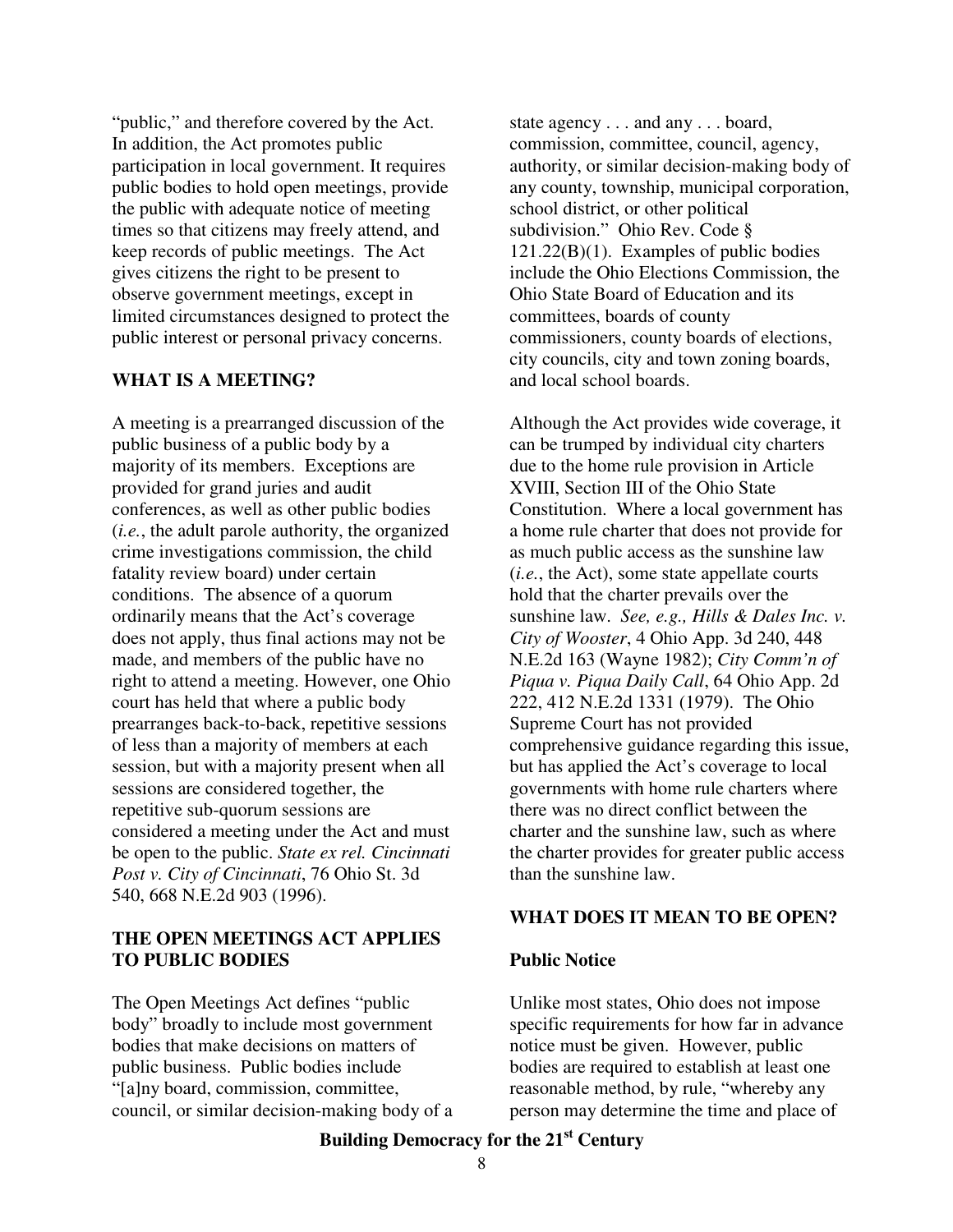all regularly scheduled meetings and the time, place, and purpose of all special meetings." Ohio Rev. Code § 121.22(F). Placing a sign on the front door of town hall or publishing the information in a newspaper of general circulation constitute reasonable methods of notice under the Act. For all meetings, including special and emergency, a public body must provide notice to members of the news media and the public who have requested notification and may post notice in other locations, including the Internet.

#### **Agendas**

A public body is *not* required to include the agenda items to be discussed at a regular meeting in its notice. However, the public body must comply with requests to give "reasonable advance notification" of all meetings at which any specific type of public business is to be discussed provided the requester has paid a reasonable fee.

### **Special Meetings**

For special meetings, public bodies must give at least 24 hours notice in advance of the meeting, and the notice must include the time, place and a description of the purpose of the meeting.

#### **Emergency Meetings**

For emergency meetings, a public body must give notice of an emergency meeting immediately after calling the meeting, and the notice must include the time, place and a description of the purpose of the meeting.

### **ATTENDING MEETINGS**

The Act gives any person the right to attend the meetings of public bodies, with the exception of statutorily authorized closed sessions. Though anyone may attend a public meeting, there is no right under the

law to participate or comment at a public meeting. While many public bodies permit public comment, they are not required to do so under the Act.

#### **RECORDING PUBLIC MEETINGS**

The Act does not specifically include provisions authorizing the audio or video recording of proceedings at open meetings. However, the Ohio Attorney General has determined that any person may record the proceedings at open meetings, though the public body holding the meeting may prescribe reasonable rules to govern the recording.

#### **WRITTEN MINUTES**

Public bodies must keep minutes of all meetings, including closed sessions. For open meetings, the law provides that the minutes need only reflect the general subject matter of meetings. However, the Ohio Supreme Court has established that a public body must keep full and accurate minutes, *i.e.*, the minutes must state sufficient facts and information to permit the public to understand and appreciate the rationale behind the public body's decisions. The Act further provides that the minutes of a regular or special meeting must be promptly prepared, filed, and maintained by a public body and must be open to public inspection. For closed sessions, the minutes only need to give a general sense of the subject matter discussed and need not be made available to the public.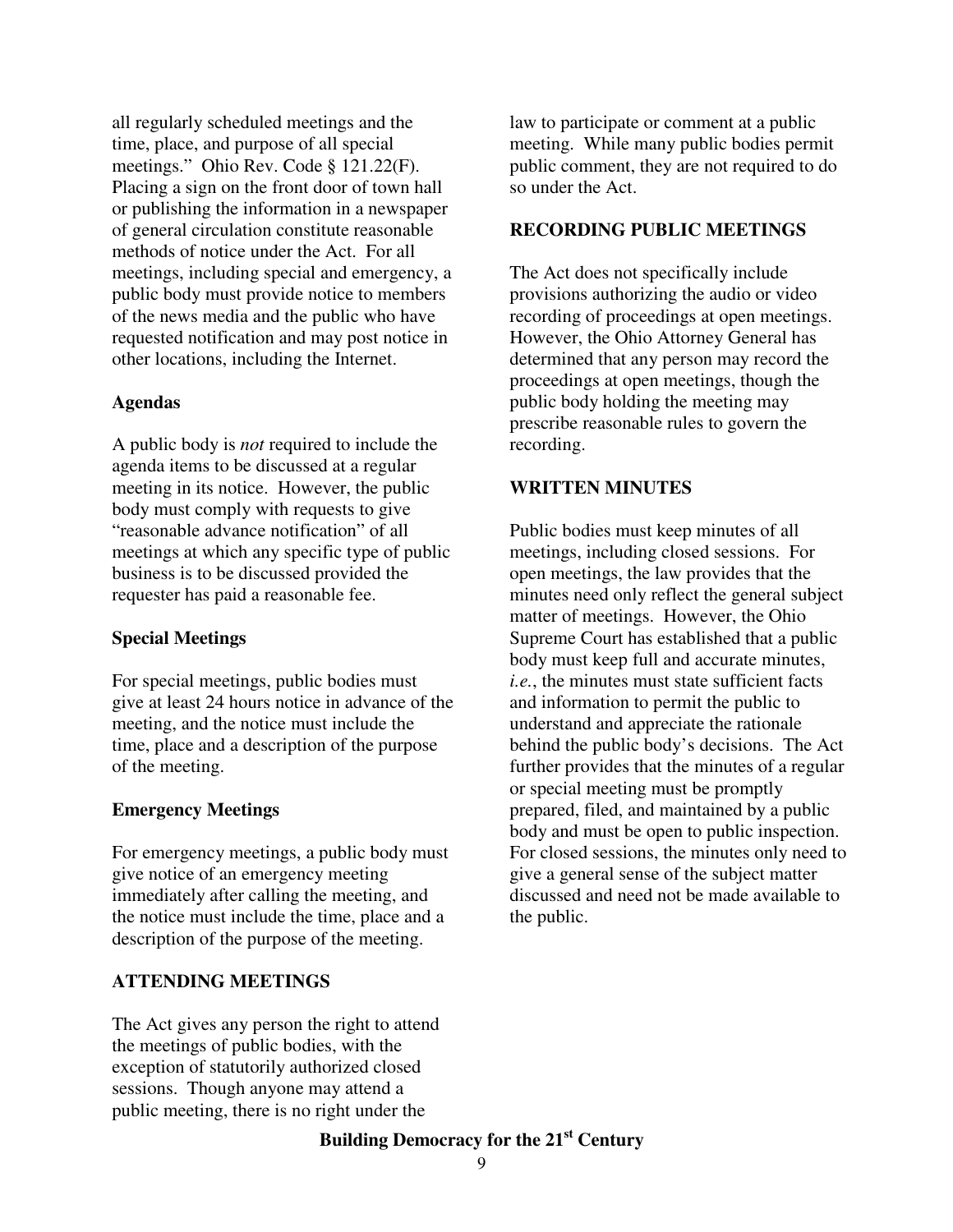### **WHEN MAY A PUBLIC BODY CLOSE A MEETING OR HOLD AN EXECUTIVE SESSION?**

Public bodies may hold closed meetings provided that they state in an open session a specific statutory exemption for closing a session. A majority of members present during an open session must also vote to close the meeting. The public body may then close the meeting, but must take all final actions in open session.

There are seven specific exemptions under the Open Meetings Act that allow a public body to close a meeting. The following summarizes these exemptions:

- The appointment, employment, dismissal, discipline, promotion, demotion, or compensation of a public employee or official, or the investigation of charges or complaints against a public employee, official, licensee, or regulated individual, unless the public employee, official, licensee, or regulated individual requests a public hearing (this exemption does not apply to the discipline of an elected official for conduct related to the performance of his or her duties):
- The purchase or sale of real estate for public purposes;
- Pending or imminent litigation;
- Negotiations or bargaining sessions with public employees concerning their compensation or other terms and conditions of their employment;
- Matters required to be kept confidential by federal law or regulations or state statutes;
- Details relative to the security arrangements and emergency response protocols for a public body or a public office; and

• Matters involving trade secrets (but only in connection with local hospitals).

# **WHAT SHOULD YOU DO IF YOU SUSPECT A VIOLATION OF THE OPEN MEETINGS ACT?**

If present at a meeting where a violation of the Open Meetings Act may have occurred, the matter should be raised with the public body insisting that they comply with the terms of the Act. As described above, the Ohio Auditor has created the office of the State's Open Government Unit. This office acts as an intermediary between citizens and public bodies by providing help in resolving disputes regarding open government laws.

The Open Government Unit can be reached at:

Ohio Auditor of State's Office Open Government Unit 88 East Broad Street, 5th Floor Columbus, Ohio 43215 Phone: (800) 282-0370 Fax: (614) 466-4333 Website: http://www.auditor.state.oh.us/OGU/Default. htm

# **REMEDIES**

If a violation of the Open Meetings Act has occurred, a complaint may be filed in the court of common pleas for the county where the meeting in question took place for an injunction or a mandamus action. Any suit must be filed within 2 years of the alleged violation. No state or local governmental official is authorized to bring legal action to enforce the Act in Ohio. However, if a suit by a member of the public results in an injunction against a public body, the Attorney General or prosecuting attorney is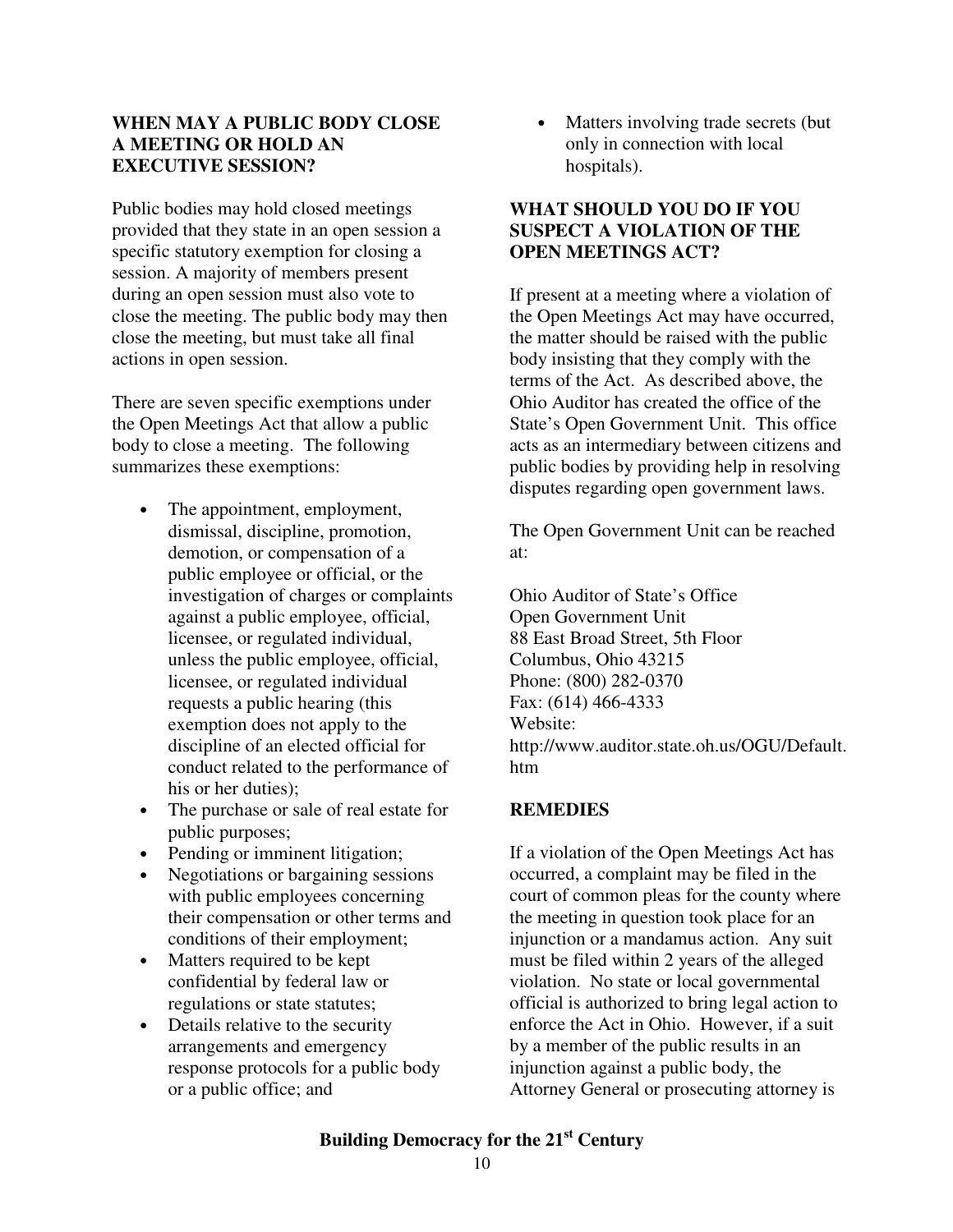responsible for bringing an action against officials who violate the injunction.

If the court finds a violation by the public body, the Act establishes that the court *must* order it to pay the plaintiff a \$500 civil forfeiture fine. The public body defendant must pay a civil forfeiture for each violation. If the court finds a violation by the public body defendant, it *must* award the plaintiff reasonable attorneys' fees under the statute. A court has the discretion to reduce an award of attorneys' fees if a well-informed public body reasonably would believe that the public body was not violating the Act *and* that its conduct would serve the public policy that underlies the authority asserted by the public body for not acceding to the demands of the person who successfully sought the injunction.

*Red Flag: If the court does not issue an injunction in an Open Meetings Act lawsuit and finds that the plaintiff's action was frivolous, the court may award all court costs and reasonable attorneys' fees to the public body.* 

There are no criminal penalties for violating the Open Meetings Act. However, upon finding a violation of the Act, a court may prescribe various remedies. For example, the court may, as fairness and justice require:

• Issue an injunction to prevent future violations;

• Remove a public official who knowingly violates an injunction from office if the Attorney General or prosecuting attorney brings an action against him or her; or • Void any final action taken during a wrongfully closed session.

# **STRENGTHS OF THE LAW**

Following are a summary of several strengths of the Ohio Open Meetings Act:

- The Act benefits from a strong presumption of coverage built into the statute.
- Ohio Revised Code § 121.22 establishes that, "This section shall be liberally construed to require public officials to take official action and to conduct all deliberations upon official business only in open meetings unless the subject matter is specifically excepted by law." Ohio courts have generally read this provision as a presumption in favor of finding bodies to be "public" and therefore covered by the Act.
- The Act benefits from a lenient standing requirement and strong burden of proof presumption with respect to litigation. Under the Act, "any person" may bring suit for a violation of the statute, and "[i]rreparable harm and prejudice to the party that sought the injunction shall be conclusively and irrebuttably presumed upon proof of a violation or threatened violation of this section."
- The Act has robust enforcement and penalty provisions. While only individuals can bring litigation, the remedies available under the Act are extensive and for the most part mandatory.
- Ohio has only seven categories of closed session exemptions, a limited amount compared to most states, and Ohio courts have been strict in upholding limitations on calling closed sessions based on these exemptions. In addition, since the Act requires courts to invalidate *any* formal action adopted at a closed meeting, courts have been aggressive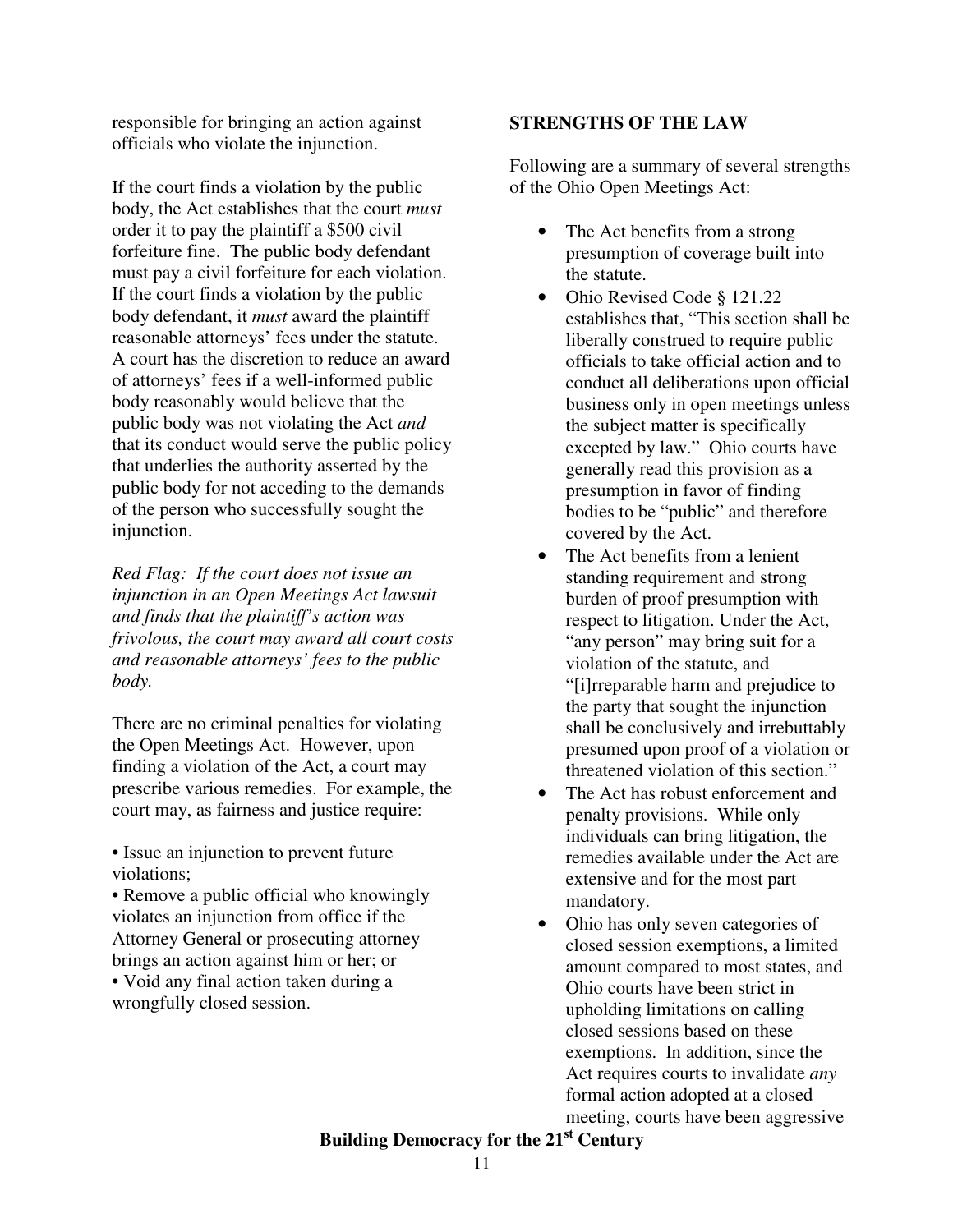in invalidating formal actions that result from improper closed session deliberations.

• As described above, the creation of the Ohio Auditor of State's Open Government Unit positively impacts the public's open government rights in Ohio. Although the Open Government Unit is not a statutorily created office and does not have the power to sanction government bodies that violate the Open Meetings Act, it is actively involved in advancing open government compliance in Ohio.

### **RECOMMENDATIONS FOR REFORM**

Following are a summary of several weaknesses of the Ohio Open Meetings Act and potential reforms:

> The most significant weakness of Ohio's Open Meetings Act arises not due to a deficiency in the statute itself, but because the Ohio judiciary's interpretation of provisions of the Ohio State Constitution allows the Act to be trumped in certain conditions. Because the Act does not purport to be an exercise of police power by the state legislature, Ohio courts have practically voided the Act's operation against charter cities as violative of the Ohio Constitution's "home rule provision" in Article XVIII in Section III. Since Ohio is a home rule state, courts have concluded that when the local law and the state open government laws conflict, the local law prevails. This judicial interpretation can leave citizens without any right of access to city council meetings if their city charter neglects to provide such protection.

- Ohio courts have held that the Act creates no right of public participation at public meetings; it merely requires that those meetings be open for the public to observe. The Act should be revised to mandate public comment at open meetings, subject only to reasonable time, place and manner restrictions.
- The Act, by remaining silent, permits a public body to remedy its noncompliance with the Act through subsequent remedial action. A public body can likely cure a violation merely by remedying its illegal actions after the fact.
- The Act takes an unusually aggressive approach of permitting public body defendants to recover from plaintiffs in an Open Meetings Act lawsuit. If the court does not issue an injunction and determines that a citizen's suit was frivolous, the court *must* award to the public body court costs and reasonable attorneys' fees as determined by the court.

### **FOR MORE INFORMATION**

This contains a general description of the Ohio Public Records Law and Open Meetings Act and suggestions for how to use it effectively. For specific language, consult the statute itself, Ohio Rev. Code § 149.43, and related records laws in Chapter 149. For access to federal records, consult the federal Freedom of Information Act, 5 U.S.C. § 552. To view the Ohio Open Meetings Act in its entirety, please refer to Ohio Rev. Code § 121.22.

#### **DISCLAIMER**

This guide is not intended to be legal advice, but only an overview of open government laws. You are advised to consult an attorney before taking any legal action. References to procedures and laws are only summaries and